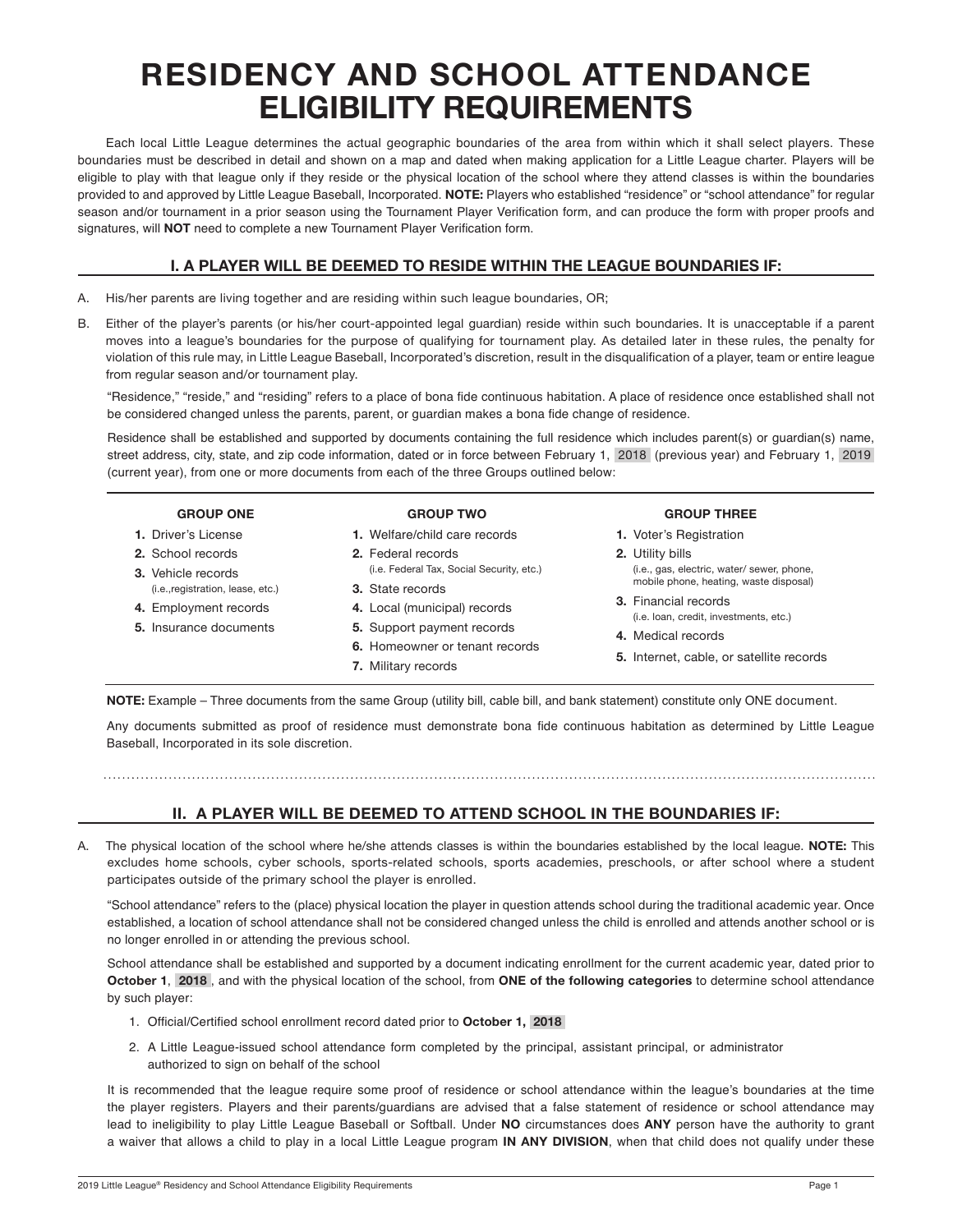eligibility requirements. Any league who accepts any player outside of its boundaries and fails to properly document compliance with the "Residence and/or School Attendance Player Eligibility Requirement" or obtain a waiver through the Charter Committee may result in the disqualification of a player, team, or entire league from regular season and/or tournament play.

If the claim for residency or school attendance is challenged, the above materials must be submitted to Little League Baseball, Incorporated, with an affidavit of residency or school attendance from the parent(s) or guardian(s). Little League Baseball, Incorporated shall have the right to request additional documentation in support of the claim of residency or school attendance. The parent(s) or legal guardian(s) will be required to provide said documentation to obtain eligibility. Little League Baseball, Incorporated shall decide the issue in its sole discretion, and that decision will be final and binding. Residency or school documents must illustrate that the residence or school attendance (as defined above) was inside the league's boundaries throughout the regular season (as of June 15 of the year in question).

In the case of a [Regulation II\(d\) Waiver Form,](https://ll-production-uploads.s3.amazonaws.com/uploads/2017/12/Regulation-IId-1.pdf) or a [Regulation IV\(h\) Waiver Form,](https://ll-production-uploads.s3.amazonaws.com/uploads/2017/12/Regulation-IVh-1.pdf) the proof of residence for the **FORMER** residence of the parent(s)/guardian(s) or former school that was within the current league's boundaries must be obtained. This proof of residence for the former residence or former school attendance must be supported by the same documentation as noted above.

## **TOURNAMENT REQUIREMENT FOR NON-CITIZENS:**

*A participant who is not a citizen of the country in which he/she wishes to play, but meets residency requirements as defined by Little League, may participate in that country if:*

- 1. his/her visa allows that participant to remain in that country for a period of at least one year, or;
- 2. the prevailing laws allow that participant to remain in that country for at least one year, or;
- 3. the participant has an established bona fide residence in that country for at least two years prior to the start of the regular season.

Exceptions can only be made by action of the Charter Committee in Williamsport. Any request for a waiver pertaining to the eligibility of a player must be submitted in writing, by the president of the local Little League through the District Administrator, to the respective Regional Director not later than the date prescribed in Regulation IV(j). Requests submitted after that date will not be considered.

#### **PROOF-OF-AGE REQUIREMENTS ACCEPTABLE FORMS OF PROOF OF BIRTH DATE**

- 1. Original proof of age document, if issued by federal, state, or provincial registrars of vital statistics in the country in which the Little Leaguer is participating.
- 2. If country of participation differs from the country of proof of age document, original proof-of-age document issued by federal, state, or provincial registrars of vital statistics, or local offices thereof, are acceptable proof of age, provided the document was filed, recorded, registered, or issued within one (1) year of the birth of the child.
- 3. An original document issued by federal, state, or provincial registrars of vital statistics, or local offices thereof, listing the date of birth, with reference to the location and issue date of the original birth certificate, is acceptable. (The original birth certificate referenced must have been filed, recorded, registered, or issued within one (1) year of the birth of the child.) Also issued by these agencies are photocopies of the certificate of live birth with the certification also photocopied, including the signature, and include the seal impressed thereon. Such documents are acceptable without "live" signatures, provided the original filed, recorded, registered, or issued date of the birth certificate was within one (1) year of the date of birth.
- 4. For children born abroad of a parent or parents who are U.S. citizens, any official government document issued by a U.S. federal agency or service, is acceptable. For military dependents, Department of Defense identification cards and military hospital certificates are acceptable. These must be originals, not copies, and must refer to a filing, recording, registration, or issue date that is within one (1) year of the birth of the child.
- 5. A "Statement in Lieu of Acceptable Proof of Birth" issued by a District Administrator is acceptable.

**NOT ACCEPTABLE AS SOLE PROOF OF BIRTH:** Baptismal Certificate; Certificate of Blessing; Certificate of Dedication; Certificate of Circumcision, etc.; Hospital Certificate; photocopied records; passports.

**NOTE:** Little League International has authorized the Regional Directors for Latin America and Caribbean, Europe and Africa, and Asia-Pacific, to adopt a policy that excludes No. 1 above. Local Little Leagues and districts in those regions will be informed of the regional policy.